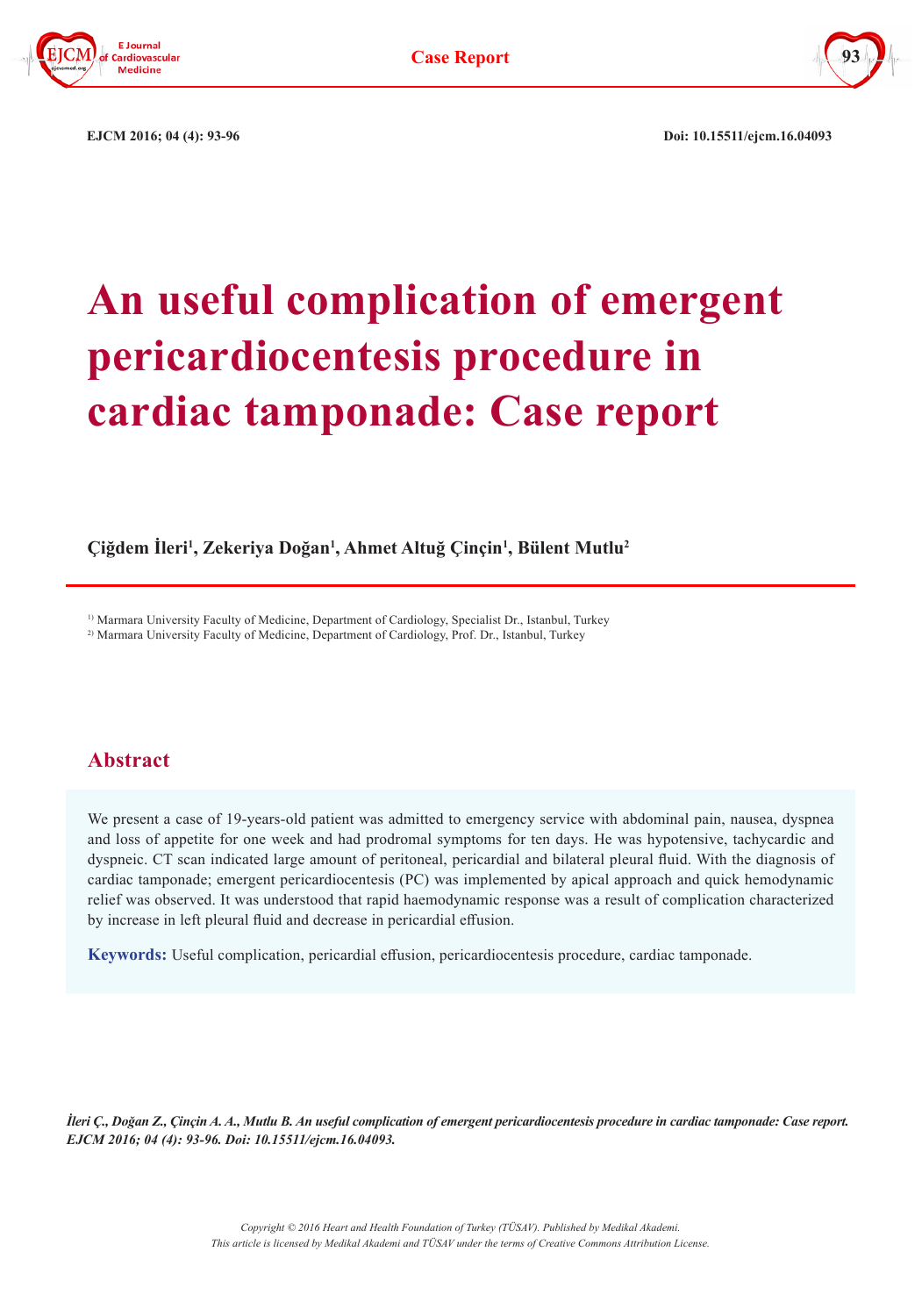



### **Case Report**

A 19 years old man with a history of migraine and smoking, was admitted to emergency service with abdominal pain, nausea, dyspnea and loss of appetite for one week. The abdominal pain was worsening by standing and it was relieving by lying down. He had prodromal period symptoms for ten days. Chest x-ray revealed minimal cardiac silhouette enlargement. As computerized tomographic (CT) scan of abdomen and thorax revealed large amount of free peritoneal, 30 mm pericardial, 30 mm pleural effusion in left lung as well as 20 mm effusion in right lung, he was consulted to our department. Electrocardiogram showed sinus tachycardia. Transthoracic echocardiography (TTE) showed large circumferential pericardial effusion (PE) with right atrial (RA) and right ventricular (RV) diastolic collapse and >30% variation in mitral inflow pattern suggesting cardiac tamponade **(Figure 1)**. He was hypotensive and tachycardic during examination; pulsus paradoxus was observed at the same time. It was concluded that the most convenient way for PC was apical approach. However collecting very small amount of pericardial fluid (15 cc), his hemodynamic profile was rapidly improved. A CT scan of thorax was taken immediately and 15 mm residual pericardial effusion was implemented; but 20 mm effusion at right and 45 mm at left lung was identified. **(Figure 2)**. Thoracal drainage tube was inserted left pleural cavity and 500 cc hemorrhagic fluid drainage was collected. Tube was removed 2 days after, and no residual or recurrent effusion existed in his control radiologic examination. Increase in acute phase reactants like, CRP:93(0-5mg/l) fibrinogen:744 (200- 400mg/dl), ESR: 53mm/h and neutrophilic leucocytosis was established in blood tests. However pericardial effusion was exudative quality; aerob- anaerob blood, urine and fluid culture was negative, no acid fast bacilli was seen in fluid, ANA, Anti-CCP, Anti-DNA and ENA profile were also normal. Colchicum 2\*5mg and brufen 3\*600 mg without antibiotic regimen applied as the treatment strategy. 10 days after beginning of the treatment, only 10 mm pericardial effusion at posterior wall and 8 mm at RV neighbouring found in TTE **(Figure 3)**. He was on treatment for two months without any symptoms; rheumatologic and genetic tests are still having been done.



Figure-1: Echocardiographic images before procedure shows right ventricular collapse during diastole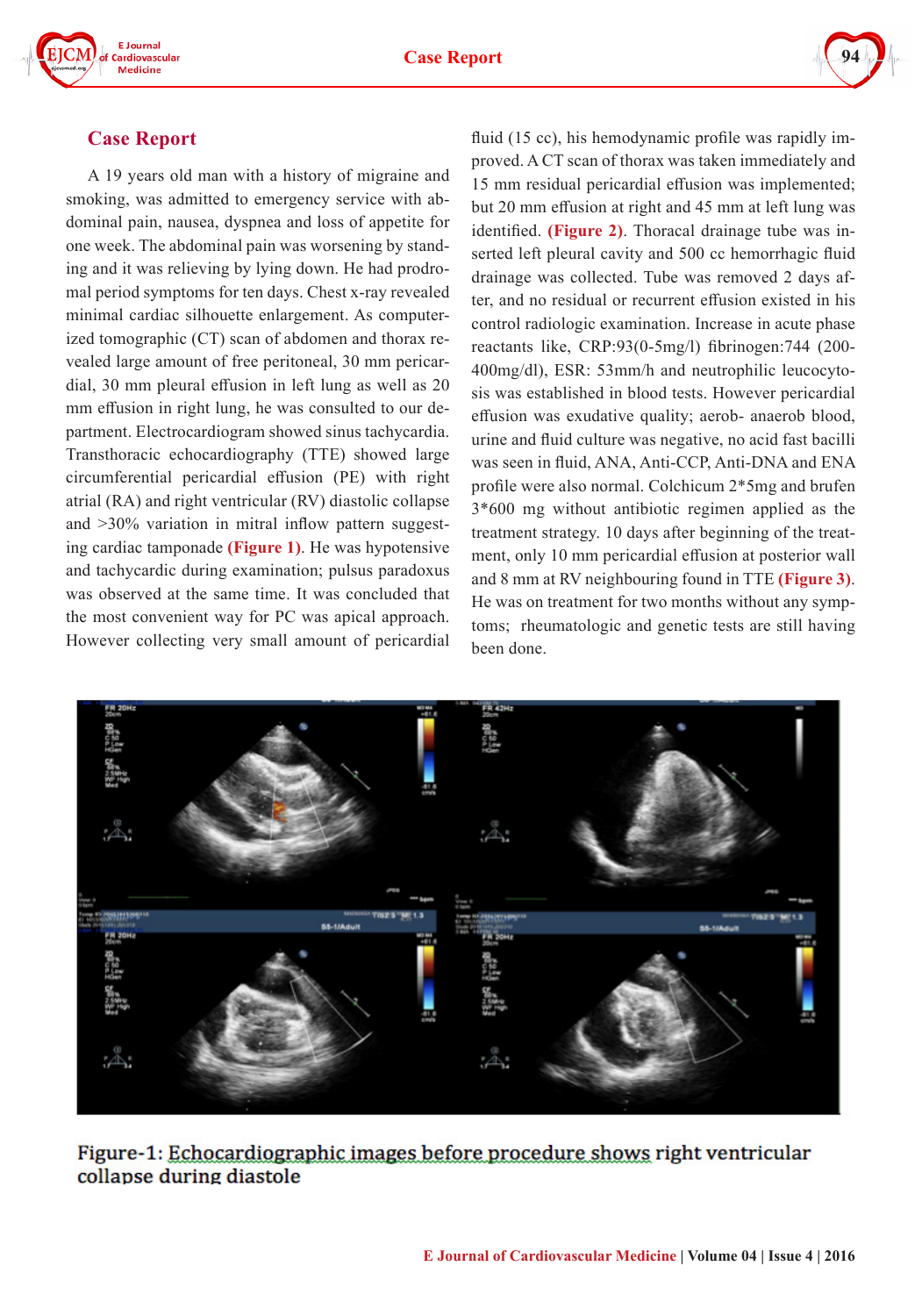





Figure-2: Left side CT images were taken before PC; in right side images after PC representing increase of left pleural effusion



Figure-3: Decreasing amount of effusion and absence of right ventricular diastolic collapse were seen in echocardiographic images after PC